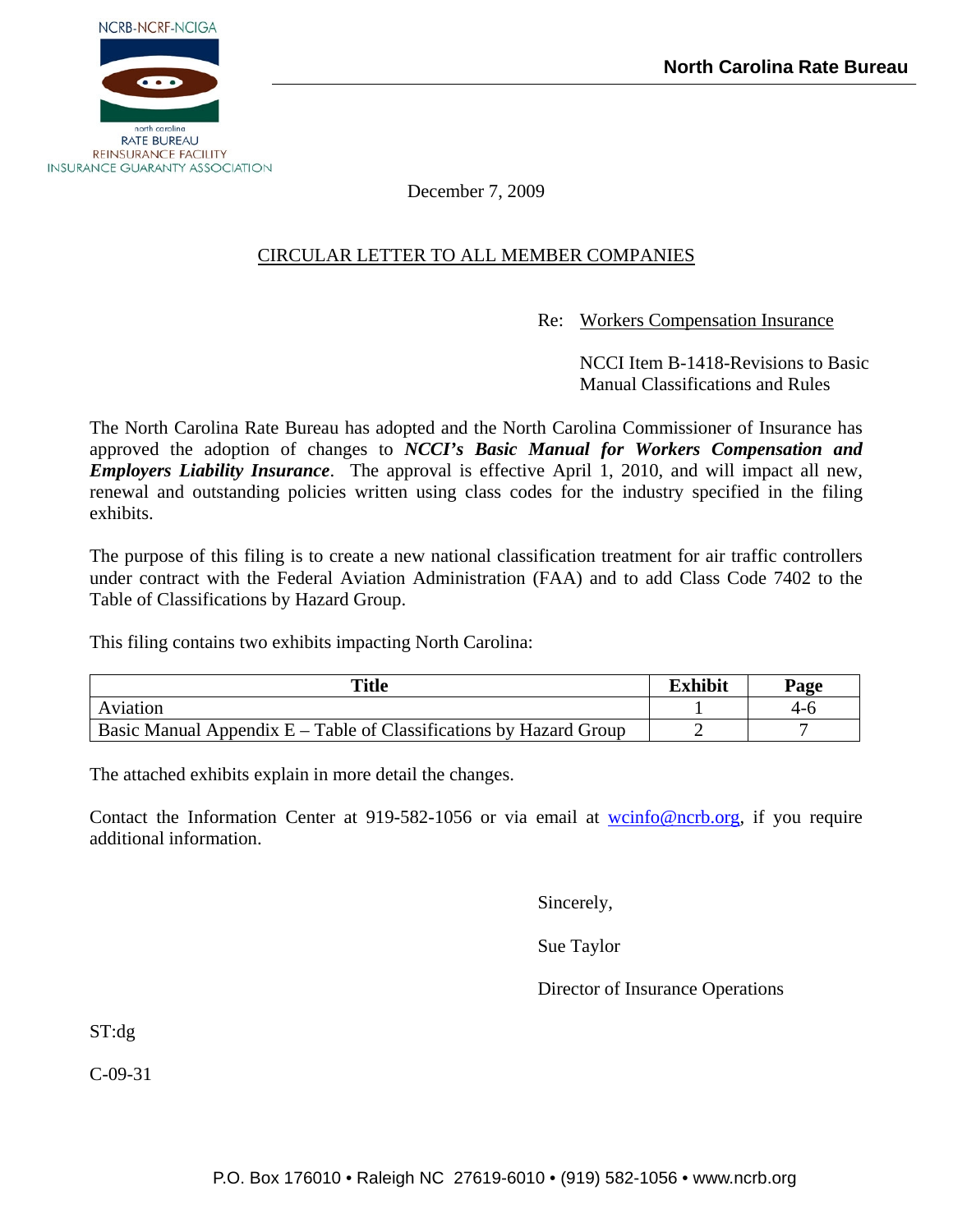#### **FILING MEMORANDUM**

### **ITEM B1418—REVISIONS TO THE BASIC MANUAL CLASSIFICATIONS FOR AIR TRAFFIC CONTROLLERS UNDER CONTRACT WITH THE FAA**

### **PURPOSE**

This item creates <sup>a</sup> new national classification treatment for air traffic controllers under contract with the Federal Aviation Administration (FAA), in NCCI's *Basic Manual for Workers Compensation and Employers Liability Insurance.*

### **BACKGROUND**

Effective July 1, 2006, Item B-1399 implemented several classification changes to ensure the uniform and equitable treatment of risks within the aviation industry. The focus of the proposed changes to the industry was to combine operations into classifications that reflect the exposures common to those operations. One of the changes assigned air traffic controllers to Code 7403—Aviation—Airport or Heliport Operator—All Employees & Drivers, and Aviation—All Other Employees & Drivers. Previously, air traffic controllers were assigned to Code 8810—Clerical Office Employees NOC. Over 90% of air traffic controllers are federal employees, so this recommendation was not expected to impact many risks. The specific impact could not be determined using any available data source.

Subsequently, NCCI was provided with additional information regarding these operations. There are air traffic control towers that are operated by risks under contract with the FAA. These risks are not federal agencies and do not have federal employees. Accordingly, and after further review of these operations, NCCI is now recommending <sup>a</sup> change to this classification treatment.

#### **PROPOSAL**

It is proposed that <sup>a</sup> new national classification be established, "Code 7402—Aviation—Air Traffic Controllers Under Contract with the FAA." This new classification is to be effective January 1, <sup>2010</sup> for new, renewal, **and outstanding** voluntary and assigned risk policies. The initial loss cost/rate for Code <sup>7402</sup> will be that of Code 8810—Clerical Office Employees NOC.

It is also proposed to amend the phraseologies for Code <sup>7403</sup> regarding air traffic controllers, so that references to that occupation are eliminated.

#### **Alaska Specific:**

In Alaska, air traffic controllers are currently assigned to Code <sup>7414</sup> because Code <sup>7403</sup> is not applicable in the state. It is proposed to amend the phraseologies for Code <sup>7414</sup> regarding air traffic controllers, so that references to that occupation are eliminated. It is also proposed that Alaska adopt the new national Code 7402.

#### **Virginia Specific:**

In Virginia, air traffic controllers are currently assigned to Code 8810. It is proposed that Virginia reassign this exposure and adopt the new national Code 7402.

The enclosed materials are copyrighted materials of the National Council on Compensation Insurance, Inc. ("NCCI"). The use of these materials may be governed by a separate contractual agreement between NCCI and its licensees such as an affiliation agreement between you and NCCI. Unless permitted by NCCI, you may not copy, create derivative works (by way of example, create or supplement your own works, databases, software, publications, manuals, or other materials), display, perform, or use the materials, in whole or in part, in any media. Such actions taken by you, or by your direction, may be in violation of federal copyright and other commercial laws. NCCI does not permit or acquiesce such use of its materials. In the event such use is contemplated or desired, please contact NCCI's Legal Department for permission.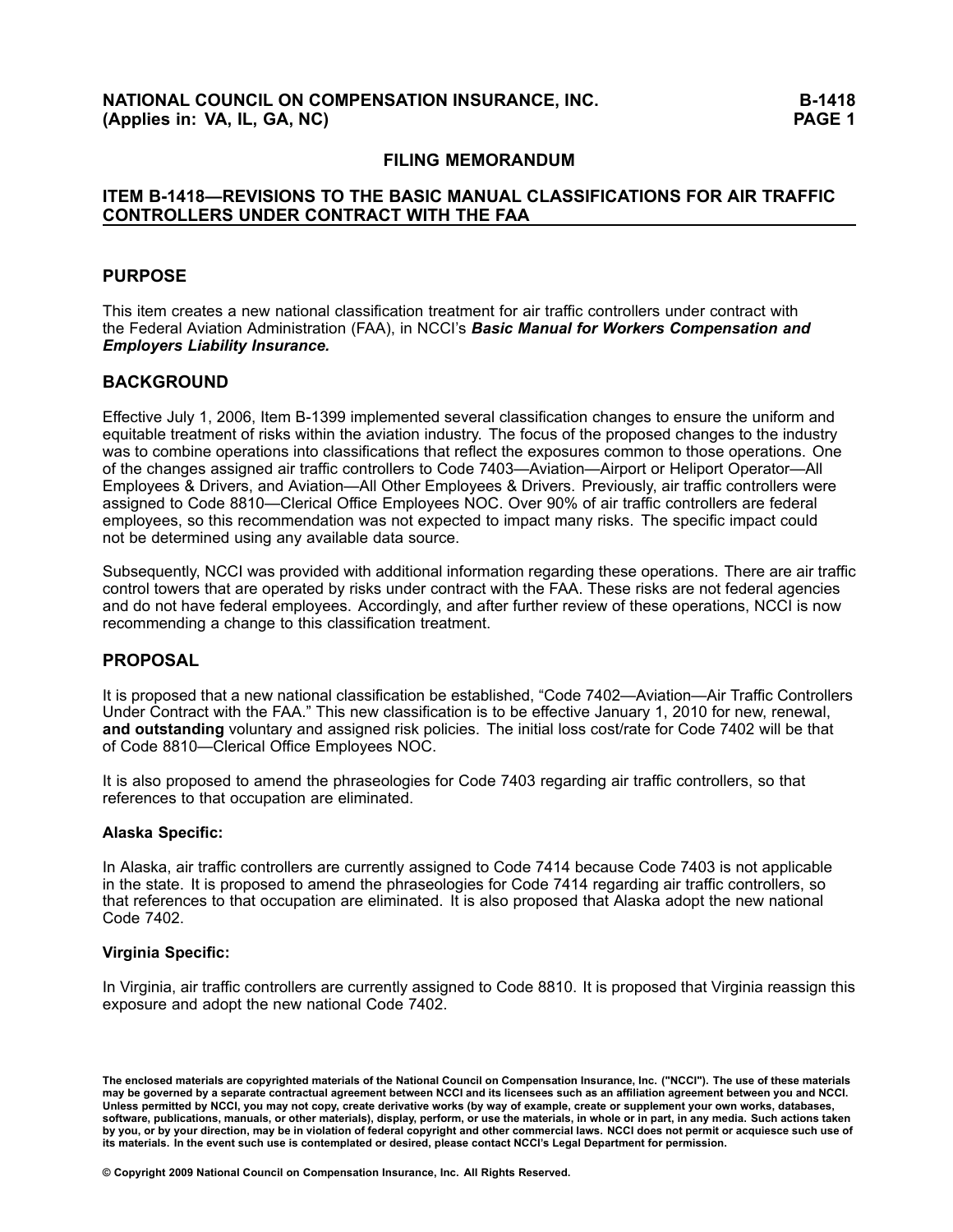### **FILING MEMORANDUM**

### **ITEM B1418—REVISIONS TO THE BASIC MANUAL CLASSIFICATIONS FOR AIR TRAFFIC CONTROLLERS UNDER CONTRACT WITH THE FAA**

NCCI recommends that Virginia update the scope descriptions for Code 7403, 7431, and <sup>8810</sup> to reflect the adoption of the new Code 7402.

#### **IMPACT**

New Code <sup>7402</sup> will take on the rates and rating values of Code <sup>8810</sup> until Code <sup>7402</sup> can be rated based on its own data. Rating values will be calculated according to the standard procedure, which will be based on NCCI's final proposed rates/loss costs.

It is expected that the creation of new Code <sup>7402</sup> will result in <sup>a</sup> significant premium **decrease** for the individual risks that are reclassified from Code <sup>7403</sup> to Code 7402. There should be no premium impact for any risks remaining in Code 7403, and no premium impact for the total statewide premium is expected.

#### **Alaska Specific:**

It is proposed that Alaska adopt the proposed new national Code 7402. It is also proposed that Alaska amend the phraseology for Code <sup>7414</sup> regarding air traffic controllers, so that references to that occupation are eliminated. It is expected that the creation of new Code <sup>7402</sup> will result in <sup>a</sup> significant premium **decrease** for the individual risks that are reclassified from Code <sup>7414</sup> to Code 7402. There should be no premium impact for any risks remaining in Code <sup>7414</sup> or for risks moving from Code <sup>8810</sup> into new Code 7402. No premium impact for the total statewide premium is expected.

#### **Virginia Specific:**

It is proposed that Virginia adopt the proposed new national Code 7402. Currently, air traffic controllers are assigned to Code <sup>8810</sup> in Virginia. There should be no premium impact for any risks moving from Code <sup>8810</sup> into new Code 7402, and no premium impact for Code <sup>8810</sup> or for the total statewide premium is expected.

### **IMPLEMENTATION**

In order to implement this item, the attached exhibits detail the changes required in NCCI's *Basic Manual*.

- •**Exhibits <sup>1</sup> and <sup>2</sup>** contain the changes to national classification treatments and Appendix E.
- • **Exhibit <sup>3</sup>** contains the changes to state special classification treatments. **FILING NOTE:** The highlighted changes in the phraseology for Code 8810 are a result of Item B-1408, which has been approved in Virginia effective 12:01 a.m. on April 1, 2010. The strikethrough change in the phraseology for Code 8810 is the proposed content for Item B-1418.

NCCI recommends that the proposed change be implemented **effective 12:01 a.m. on January 1, <sup>2010</sup> applicable to new, renewal, and outstanding voluntary and assigned risk policies.**

In Hawaii, the effective date is determined upon regulatory approval of the individual carrier's election to adopt this change. This item filing will be implemented for new and renewal policies only.

The enclosed materials are copyrighted materials of the National Council on Compensation Insurance, Inc. ("NCCI"). The use of these materials may be governed by a separate contractual agreement between NCCI and its licensees such as an affiliation agreement between you and NCCI. Unless permitted by NCCI, you may not copy, create derivative works (by way of example, create or supplement your own works, databases, software, publications, manuals, or other materials), display, perform, or use the materials, in whole or in part, in any media. Such actions taken by you, or by your direction, may be in violation of federal copyright and other commercial laws. NCCI does not permit or acquiesce such use of its materials. In the event such use is contemplated or desired, please contact NCCI's Legal Department for permission.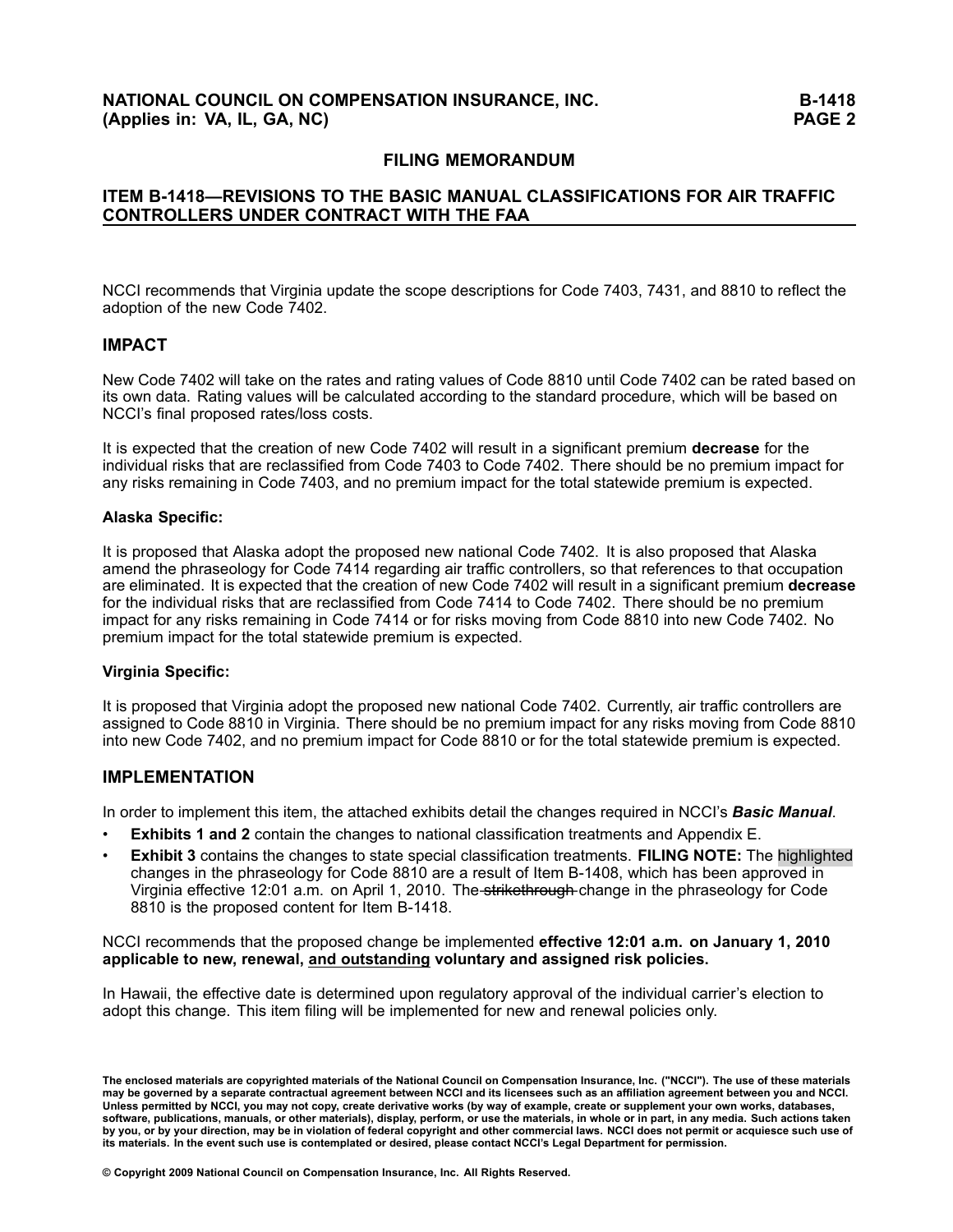### **FILING MEMORANDUM**

### **ITEM B1418—REVISIONS TO THE BASIC MANUAL CLASSIFICATIONS FOR AIR TRAFFIC CONTROLLERS UNDER CONTRACT WITH THE FAA**

In North Carolina, this item filing will be implemented effective 12:01 a.m. on April 1, 2010, applicable to new, renewal, and outstanding policies.

In Virginia, this item filing will be implemented for new and renewal, voluntary and assigned risk policies effective on or after 12:01 a.m. on April 1, 2010.

The enclosed materials are copyrighted materials of the National Council on Compensation Insurance, Inc. ("NCCI"). The use of these materials may be governed by a separate contractual agreement between NCCI and its licensees such as an affiliation agreement between you and NCCI. Unless permitted by NCCI, you may not copy, create derivative works (by way of example, create or supplement your own works, databases, software, publications, manuals, or other materials), display, perform, or use the materials, in whole or in part, in any media. Such actions taken<br>by you, at hy your direction, moy be in violation of federal convright and by you, or by your direction, may be in violation of federal copyright and other commercial laws. NCCI does not permit or acquiesce such use of<br>its materials, in the event such use in ventamplated as desired, along places its materials. In the event such use is contemplated or desired, please contact NCCI's Legal Department for permission.<br>'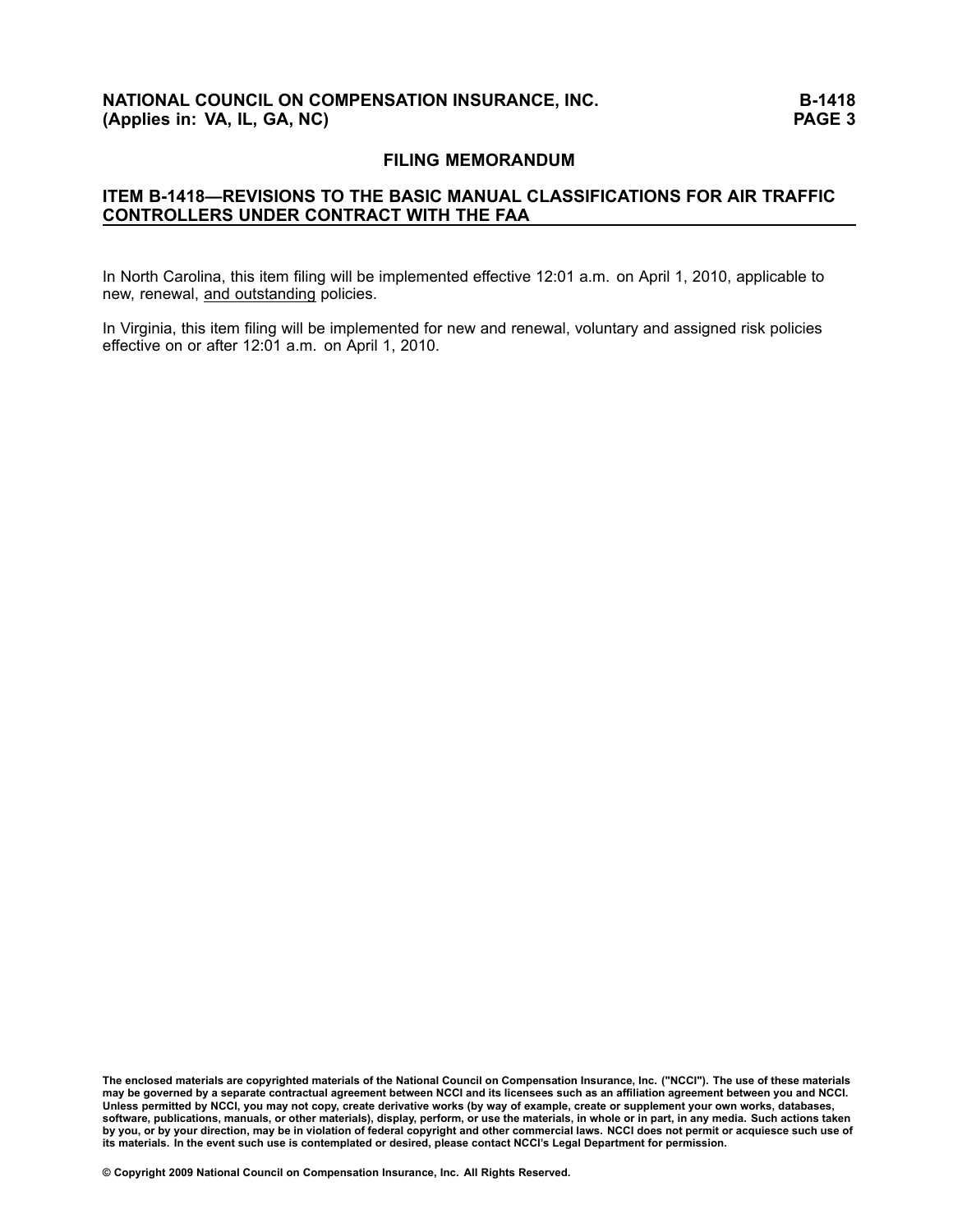# **ITEM B1418—REVISIONS TO THE BASIC MANUAL CLASSIFICATIONS FOR AIR TRAFFIC CONTROLLERS UNDER CONTRACT WITH THE FAA**

#### **EXHIBIT 1—NATIONAL CLASSIFICATIONS BASIC MANUAL—2001 EDITION CLASSIFICATIONS**

### **[7402](file:///C:/manuscript/hyperlink.asp?docid=7402<?Pub & EntityName=amp>manualtitle=scopesxml) AVIATION—AIR TRAFFIC CONTROLLERS UNDER CONTRACT WITH THE FAA** Code 7402 is applicable to air traffic controllers under contract with the Federal Aviation Administration (FAA).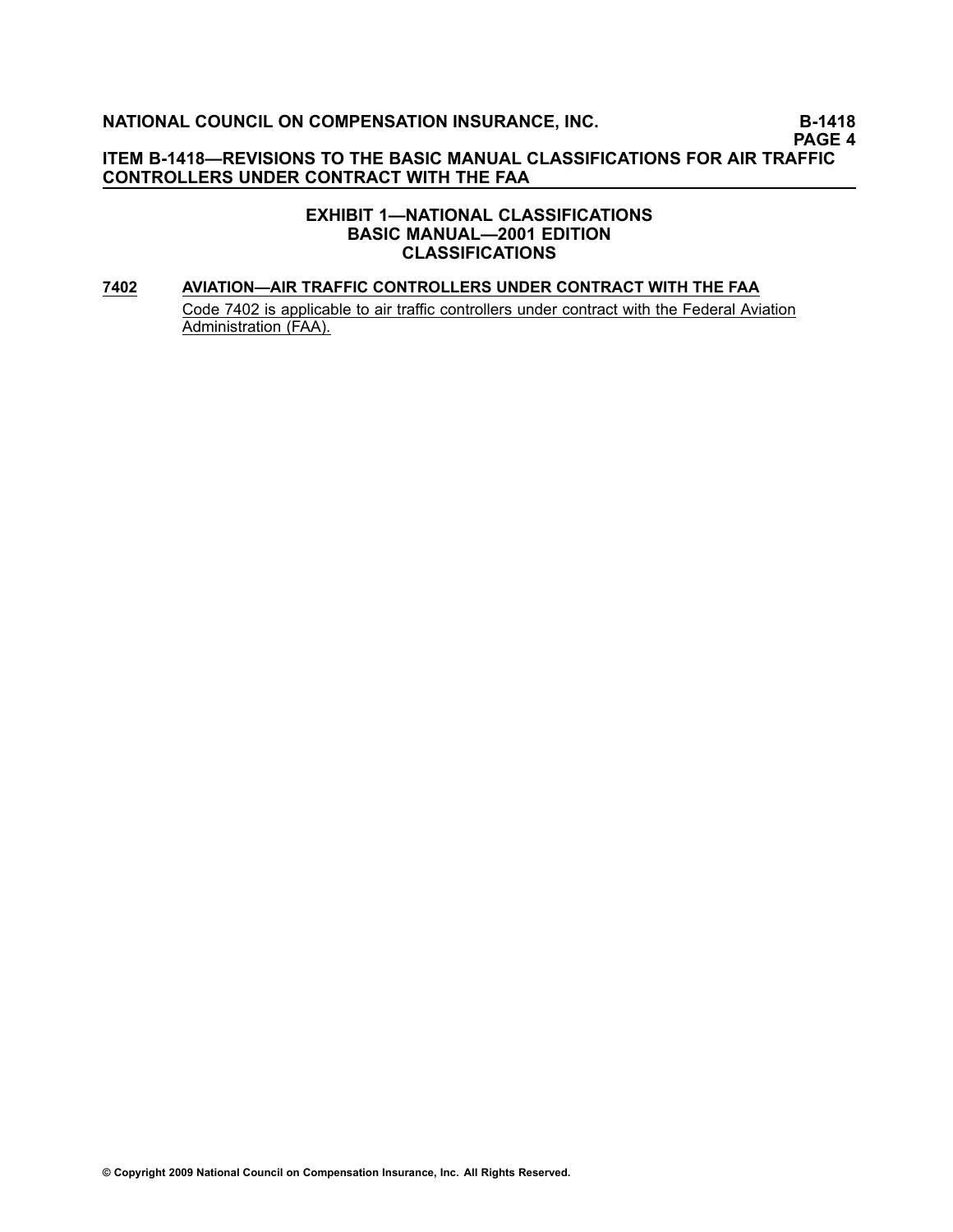### **ITEM B1418—REVISIONS TO THE BASIC MANUAL CLASSIFICATIONS FOR AIR TRAFFIC CONTROLLERS UNDER CONTRACT WITH THE FAA**

### **EXHIBIT 1—NATIONAL CLASSIFICATIONS BASIC MANUAL—2001 EDITION CLASSIFICATIONS**

#### **[7403](file:///C:/manuscript/hyperlink.asp?docid=7403<?Pub & EntityName=amp>manualtitle=scopesxml) AVIATION—AIRPORT OR HELIPORT OPERATOR—ALL EMPLOYEES & DRIVERS**

Applies to ground personnel such as, but not limited to, maintenance and service personnel, information clerks [ \_\_\_ ] and security personnel. Ticket sellers or information clerks away from airport locations to be separately rated as Code [8810](file:///C:/manuscript/hyperlink.asp?docid=8810<?Pub & EntityName=amp>manualtitle=scopesxml)—Clerical. Members of flying crews to be separately rated under the appropriate aviation classification.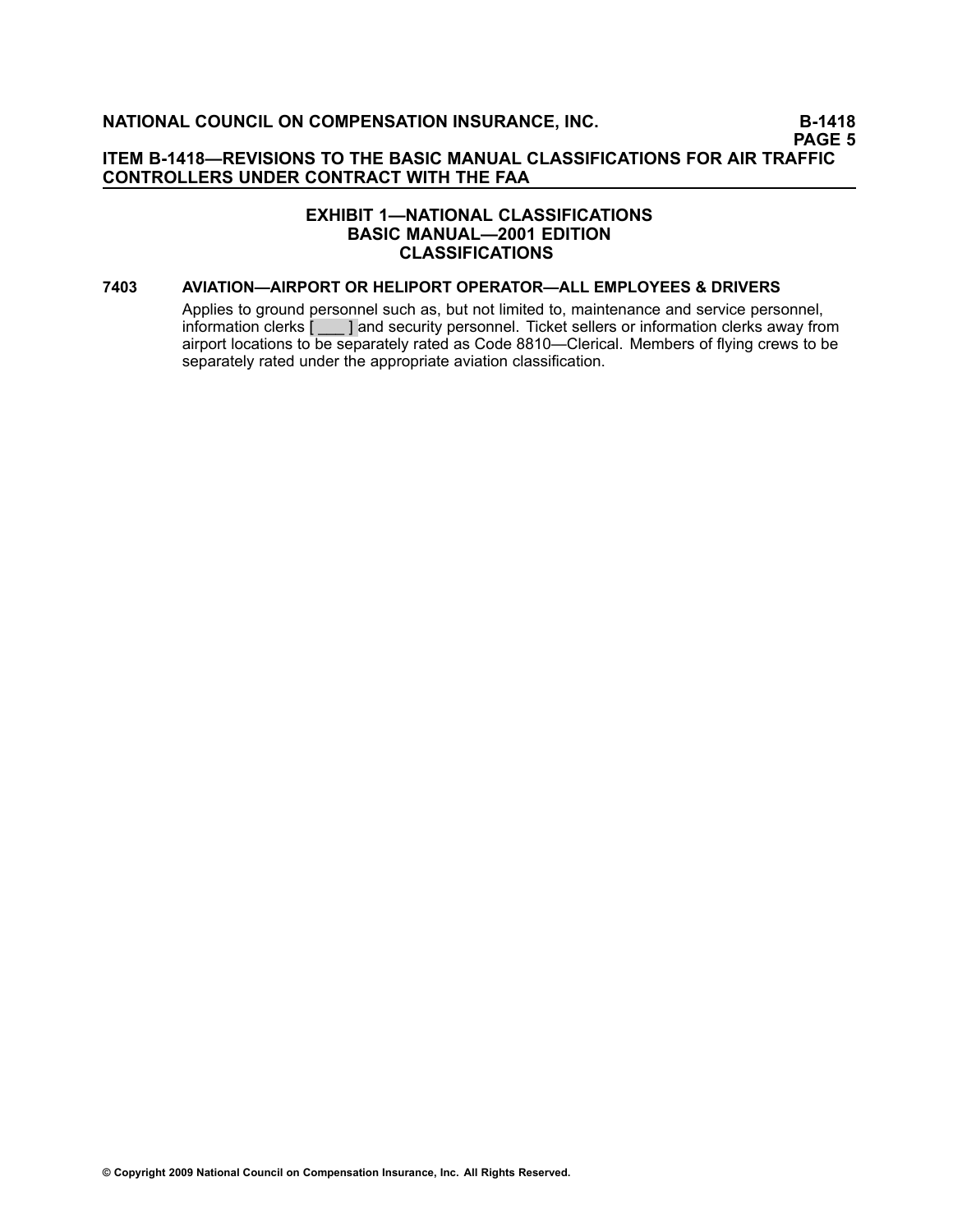### **ITEM B1418—REVISIONS TO THE BASIC MANUAL CLASSIFICATIONS FOR AIR TRAFFIC CONTROLLERS UNDER CONTRACT WITH THE FAA**

### **EXHIBIT 1—NATIONAL CLASSIFICATIONS BASIC MANUAL—2001 EDITION CLASSIFICATIONS**

#### **[7403](file:///C:/manuscript/hyperlink.asp?docid=7403<?Pub & EntityName=amp>manualtitle=scopesxml) AVIATION—ALL OTHER EMPLOYEES & DRIVERS**

Applies to ground personnel such as, but not limited to, maintenance and service personnel, cargo and baggage handlers, ticket sellers or information clerks at airports [ \_\_\_ ] and security personnel. The personnel may be employed by scheduled air carriers, commuter air carriers, supplemental air carriers, or any other commercial aviation operators, including helicopter services. Ticket sellers and information clerks away from airport locations to be separately rated as Code [8810—](file:///C:/manuscript/hyperlink.asp?docid=8810<?Pub & EntityName=amp>manualtitle=scopesxml)Clerical. Members of flying crews to be separately rated under the appropriate aviation classification.